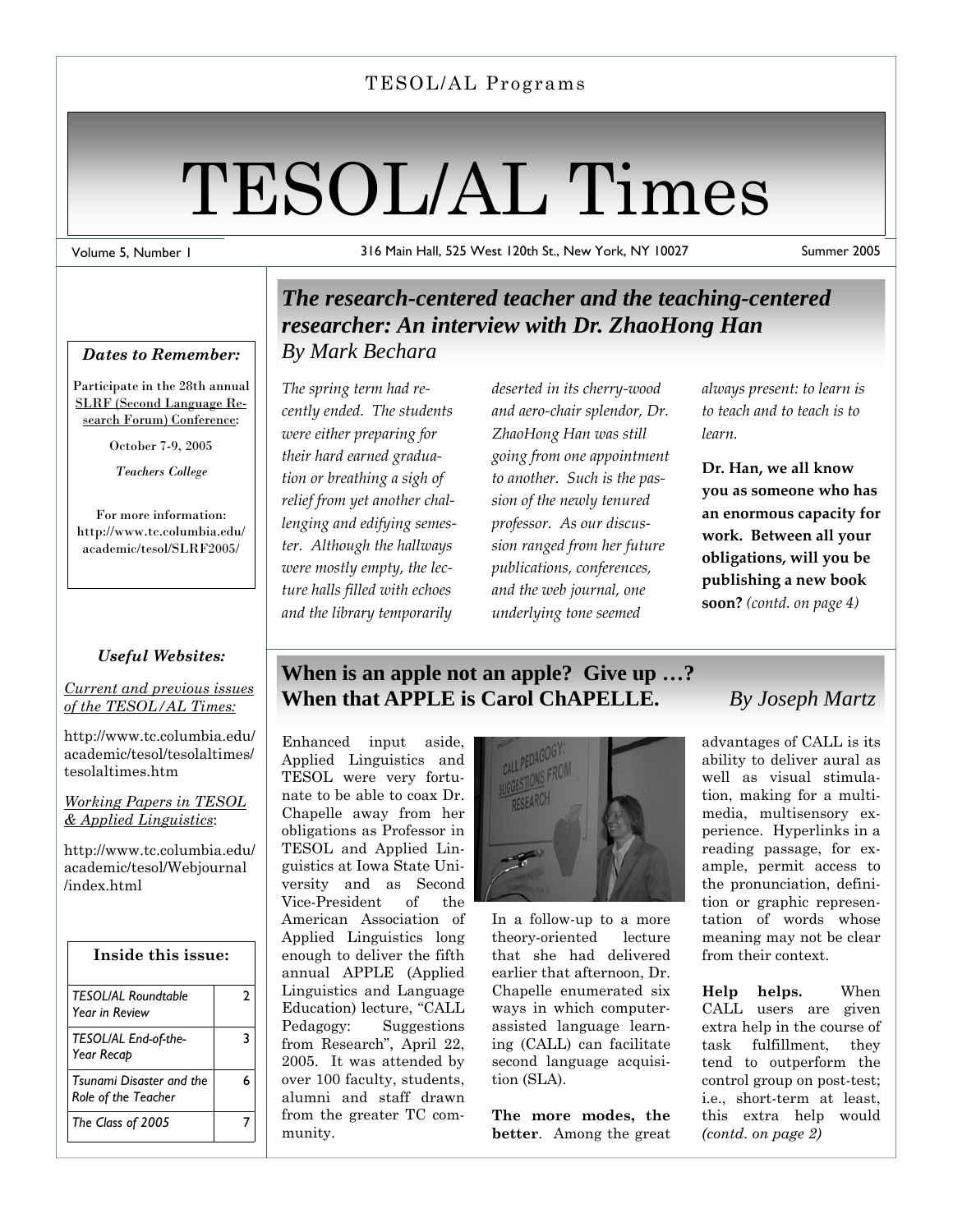# **TESOL/AL Roundtable Year in Review, 2004-2005 By Jeff Fontenot**

Still in its youth, TESOL/AL Roundtable has had a successful 2004-2005 academic year. In sum, the president, Mimi Platzer, and her committee planned two semesters full of academic and social meetings, the purpose being to offer TC's TESOL/AL community a forum to share and converse about topics relevant to the field.

To start the academic year, a "Meet and Greet" potluck was held for new students in the program. This was later followed by an ice-cream social designed for students to provide information about their favorite breadth course, where each participant shared the respective course's syllabus and gave a short evaluative description of the class and professor. TESOL/AL Roundtable also organized a workshop led by Teachers College professors to outline the exit MA Master's Essay requirements, providing students with a corpus of expectations to guide their final research project.

Midway through the school year it became evident that some students were planning to present at conferences, so a "Presenting at Conferences:101" workshop was organized to meet the need. Two students presented in front of their peers in order to simulate the eventual experience of presenting at a conference, and the presentations were followed by summative Q/A sessions. To conclude the year, TESOL/AL Roundtable threw a party to celebrate their accomplishments and pass the torch of responsibility to the new secondyear TESOL/AL Roundtable president and organizing committee. ■

## **Carol ChAPELLE**  *Cont'd from page 1*

appear to give them the advantage. This was true of learners who were allowed to watch a video accompanied by subtitles in the target language.

**Teachers need to help learners help themselves to help**. Having extra help at their fingertips does not necessarily translate to learners knowing enough about CALL to take advantage of it. Rather, it is incumbent on educators to act as the go-between, that learners might be able to make informed decisions about the role it ought to play in their CALL and in their SLA in general.

**Explicit is better for learning grammar**. What this suggestion amounts to is drawing learners' attention to ways in which their grammar diverges from the norm. Dr. Chapelle gave as an example the Korean equivalent of the verb *happen*, which leads ELL speakers of that first language to overuse the

passive in English. She argued that explicitly drawing those learners' attention to that error is more efficacious in helping them to overcome it than more implicit means of instruction could be.

**Plan for good computermediated communication (CMC) experiences**. In other words, the first assumption of educators should be that chatting online can provide valuable opportunities for learning; the challenge then is for educators to make it so. Dr. Chapelle went on to describe a chatroom task in which learners were found to self-correct. This is in line with the view that, because interaction forces learners to take the needs of their interlocutors into account, it demands a focus on form as a means to promoting the production of comprehensible output.

**Think** *pragmatic competence*. Because CMC expands the classroom to encompass the world, it provides a variety of contexts in which learners can test their grasp of pragmatics. For example, the use distinction between the French pronouns '*tu'/'vous'* (translated as the English 'you') is difficult for native speakers of English to master. This was a verbal tic of which a certain learner's peers grew progressively less tolerant; with the use of CALL, we are to assume, the form was eventually acquired in a native-like way. ■

*For excerpts from an interview with Dr. Chapelle, refer to the Web Journal:* www.tc.columbia.edu/ academic/tesol/Webjournal/ interview2.htm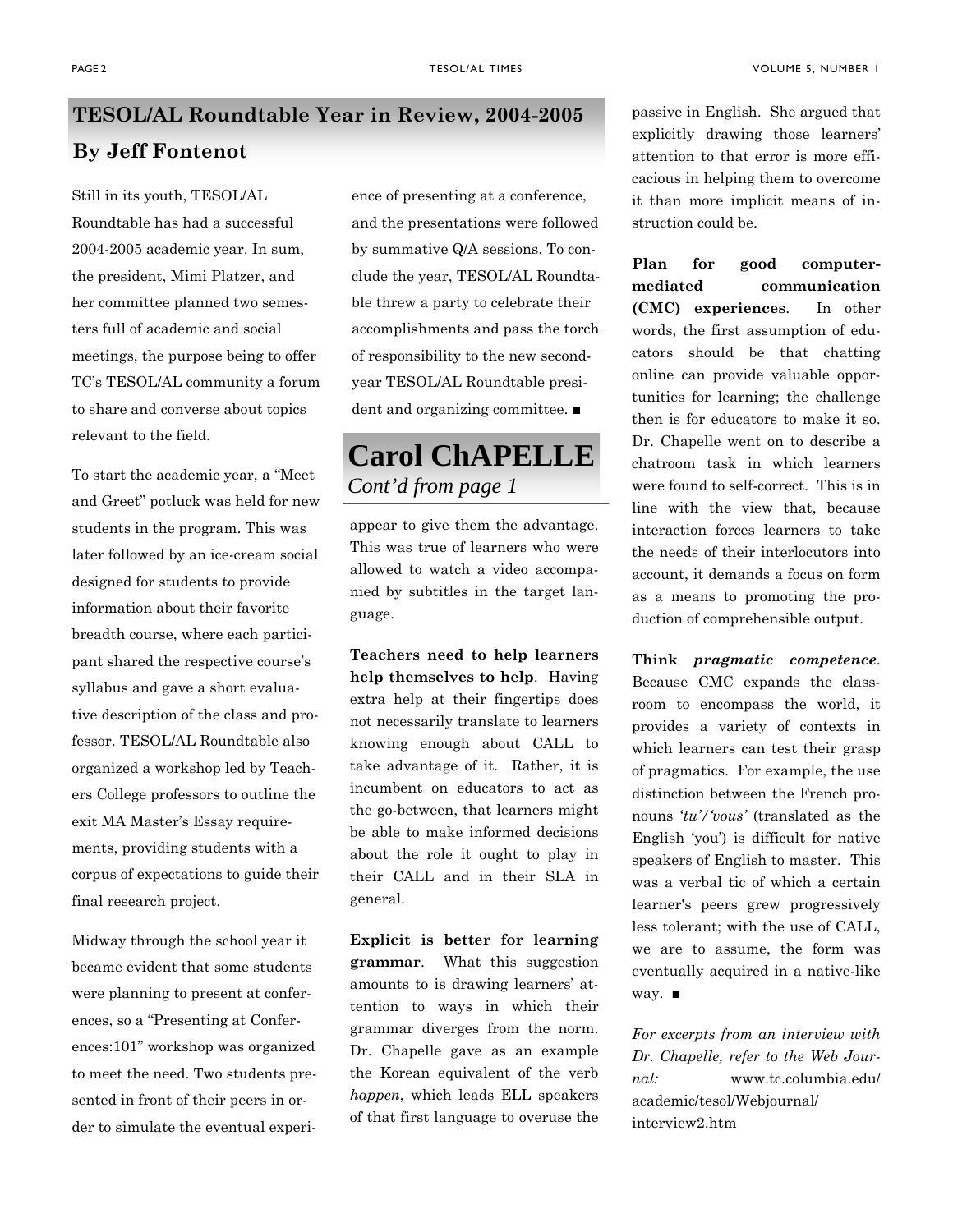# **TESOL/AL End-of-the-Year Party, 2005**

A highlight of every end-of-theyear party (besides Professor Howard Williams' cooking) is the announcement of the APPLE award winners. This year Professor Leslie Beebe presented the awards for outstanding M.A. papers in the TESOL and Applied Linguistics departments. The high quality of the work submitted this semester was evidenced by the awarding of two winning papers for each program. Jesseca Long received the TESOL M.A.

award for her paper "Integrating Language Development and Content Area Instruction for English Language Learners" along with Steve Bassi for his paper "Learner Perceptions of Corrective Feedback: Teacher Tactics and

Learner Reactions". Jennifer Kronovet received the Applied Linguistics M.A. award for her paper "Speaking Jewish: Yiddish in the Discourse of First-Generation American Yiddish Speakers" along with Dafna Ben-Anath for her paper "The Role of Connectives in Text Comprehension".

 Many students remarked how fortunate they felt to be at TC among colleagues creating such high-quality work, which was also evidenced by the excellent submissions for this year's Fanselow Award. Professors Barbara Hawkins and Joanna Labov presented this year's eleven submissions for the Fanselow, which included projects from Caren Lee, Skye MacLeod, Roman Delgado, Laura Berson, Joseph Martz, Sandra Alvarado, Karly Bell, Vanessa

Ferra, Tara Waller, Mimi Platzer and Christopher Stillwell. Due to the excellence of the projects demonstrating the "Fanslovian perspective" submitted this year, two winners were chosen. Christopher Stillwell received the award for his work on the use of motivation as an additional language skill (aka "a language superpower"), along with Mimi Platzer for her classroom project for elementary school students on camera obscura (a darkened enclosure

> where light passes through a lens pinhole and an upsidedown image is seen on the opposite surface). Paper entries and project submissions from each entrant were displayed throughout

### **Research Questions**

**O** How much does Prof. Han sleep? **O** What are her time management tricks?

- **O** How many languages does she speak? **O** Who does she say 'ciao' to?
- 
- **O** When does she wear a scarf?



 A special highlight included the recognition of Professor Zhaohong Han's tenure. Professor Han is noted for her hard work and dedication to the department, her students and her academic work. Some of her students did a little research of their own in investigating how she has the time to accomplish so much. Applying tried-and-true research methods, Professor Han's students investigated several pressing research questions addressing the relationship between tenure and professional development, questioning whether occupational stabilization would lead to fossilization. Some research topics included extrapolating Professor Han's sleeping patterns from her emailing habits and determining who Professor Han says *ciao* to. All results pointed to the definitive conclusion (with a significance of .0001!) that there are no effects of a critical period and that Professor Han will indeed continue her impressive work well into the 21st century! ■



the room, including an example of the camera obscura Mimi's students made. Our language superpowers were even put to the test by an emergency message on the state of Passive Peterson from an entrapped Active Man.

*Photos: Top left: Shawn Chang, Professor Howard Williams, and June Wai. Center: A slide from the presentation honoring Professor Han's tenure. Bottom Center: Chris Stillwell and Linda Wine. Bottom Right: Antonieta Cal y Mayor Turnbull, Joseph Martz, Julie Matsubara, and Ayako Kawase.*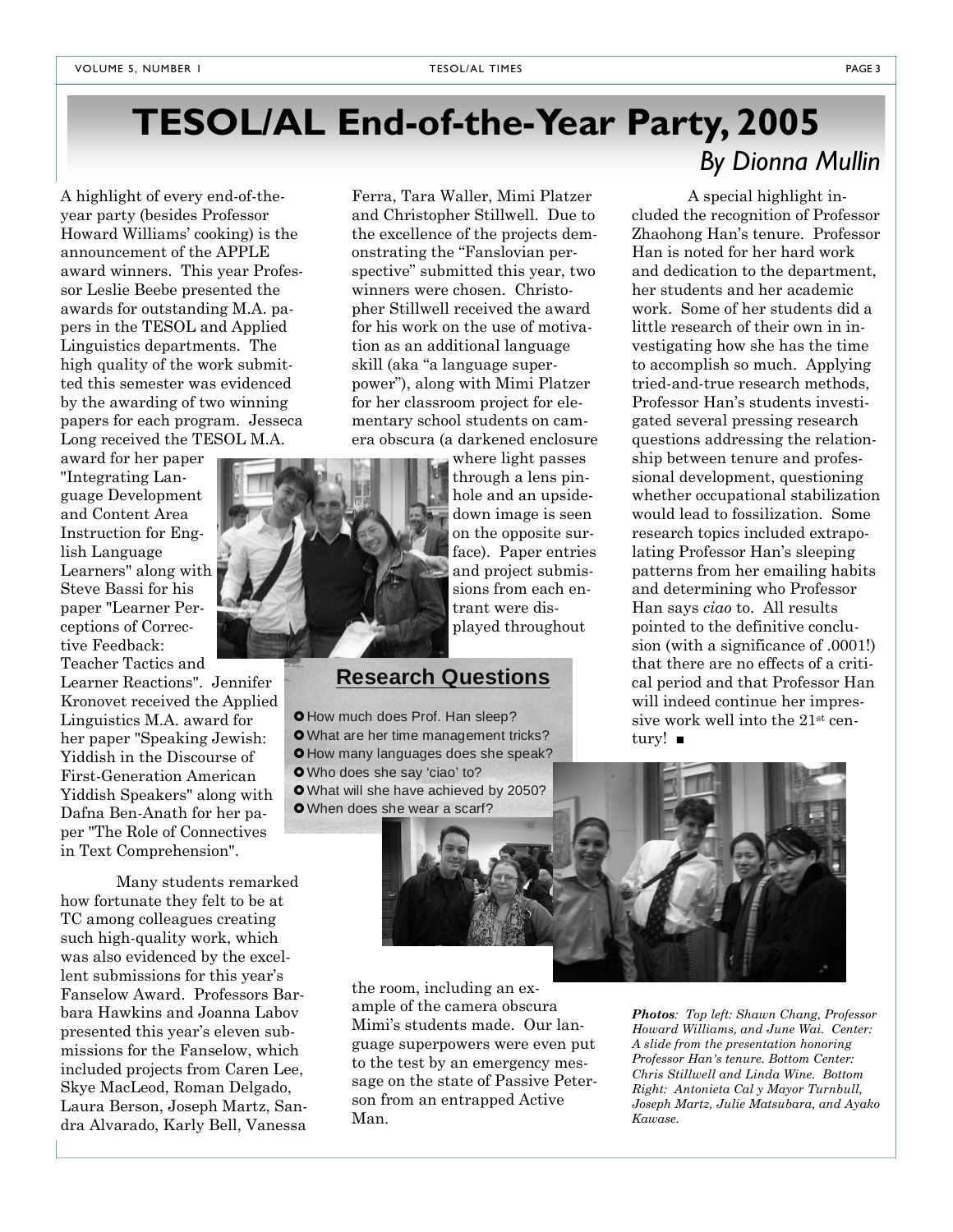# *Interview with Dr. ZhaoHong Han Cont'd from page 1*

As you know, my first book came out last year. It was the first book in the field on the issue of fossiliza‐ tion. My second book is coming out, hopefully, this November. It'll be a sequel to the 2004 book. It's called *Studies on fossilization in sec‐ ond language acquisition*. It's a col‐ lection of empirical studies by a number of researchers. I think it will make an important contribution to the field, because if we only have the first book people will only get an overview of the research that has been done in the past 30 years; but this new book really captures the recent empirical studies on this issue. I'm also negotiating a book contract with *TESOL* on Teaching L2 Reading. It will be a co-edited volume, with Neil Anderson.

#### **You had mentioned that you have**

**a data base of over 200 research ideas. Can you give us the top five on that list?**

That number is going up day by day. It's hard for

me to say, because every issue is important and every issue has been under‐ researched. But having that data base is not only useful for me but also for my students. When students come to me and tell me that they have no idea what to work on for their dissertations or term projects, I can just pull things out from the data base and discuss

with them. **Now that you are a permanent fixture at TC, what are your visions for the college and the TESOL/AL depart‐ ment?**

*"I can't tell you how important it* 

*is to me to make [teaching and* 

*research] go hand in hand."* 

the issues



Well, that is such a big question. The field is really developing rap‐ idly and if we don't move along with it we will be left behind, even though Teachers College is a big name. We need to maintain our sensibility as to what progress is

> being made and we need to be proactive in terms of what we can do to mod‐ ify our exist‐ ing curricu‐

lum to keep up with what is going on.

#### **Are there specific things that the department is doing to meet these goals?**

The web journal is one example. Part of the motivation for even set‐ ting it up was to promote the ex‐

change between all of us at TC and likeminded people from elsewhere. Another thing we're doing is to have a major conference here. That, of course, is the *SLRF* (Second Lan‐ guage Research Forum) conference. The Apple Lecture is also an impor‐ tant part of this effort to keep us up to date with the latest development.

#### **Regarding the web journal, what are your visions for it?**

My long‐term vision is to make this journal number one in our field. The web journal is full of potential. One of the things that I really want to do is to create an empirical data base and connect it to the articles that are published. All the paper journals are not able to include much data, so we have to take many things for granted. There is no way we can replicate the study, no way to question how the data were analyzed, because we don't *see* the data. The web journal has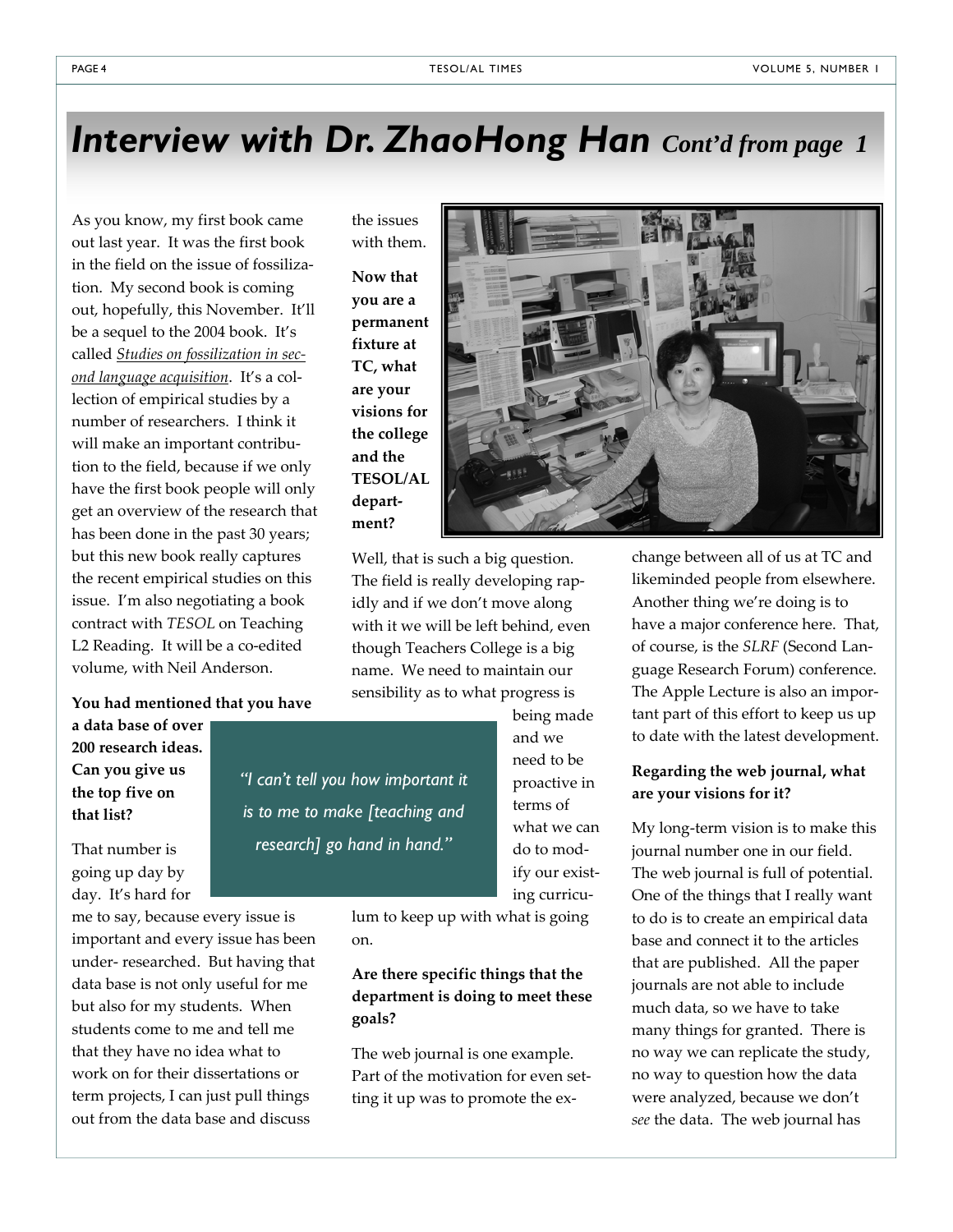# *Interview with Dr. ZhaoHong Han Cont'd*

the potential to allow people to see the data and replicate the study.

Also, our papers target a different kind of audience. We target work in progress, as opposed to well‐ finished research. We think that work in progress is interesting in many ways. We have an educa‐ tional purpose. We want this jour‐ nal to motivate students to publish their work.

And we also want to encourage people who are no longer students, but are engaged in such things as longitudinal studies, to report on their current findings.

**The description on the** *SLRF* **con‐ ference website states, "This con‐ ference is devoted specifically to exploring interfaces between SLA research and second language in‐ struction." What do you hope it will do to enrich the TESOL/AL program at TC?**

First of all, it will increase the visi‐ bility of the program. We're expecting over 300 researchers and students coming from all over the world. This is a great way to let the world know that our students are doing wonderful work. It's a con‐ ference that will showcase the students' achievements more than it will the faculty's achievements. This conference is known to be a graduate student‐run conference. It's very prestigious. In North America, this is the only second

language forum. There is a European equivalent, *EuroASLA*, which stands for the *European Association for Second Language Acquisition Re‐ search*, but it's run by researchers. This will be the first time Teachers

College has hosted this con‐ ference and for us it is a prestig‐ ious honor. It will provide an opportunity for our students to really hear the

*"Getting tenure means more motivation. It gives me the impetus to do more. But my effort won't ever end."* 

research and meet with people in the field.

#### **Will the TESOL/AL department offer a course related to the SLRF conference in the fall?**

Thanks for asking about that. I will be the one offering a course in conjunction with the conference. It's going to be a one‐credit course. Participants will be able to selec‐ tively attend ten paper sessions, depending on their interests. In addition, I will offer a two‐hour pre‐conference orientation session and a two‐hour post‐conference session to discuss what was pre‐ sented at the conference.

**With the TESOL/AL web journal and the SLRF conference coming to Teachers College, there really seems to be a momentum within the department.** 

Absolutely! And for me personally,

I'm so committed to doing new things and bringing our students up to speed as to what's out there. I think it's so important. I want our students to get the best experience they can get from Teachers College.

> **Before we end the interview, Dr. Han, is there anything else you would like to address or em‐ phasize?**

Well, perhaps one thing I want to go

back to is this relationship between teaching and research. I can't tell you how important it is to me to make these two things go hand in hand. At this institute of education, we instructors need to set good examples for our students. The best examples would have to come from us as opposed to coming from books. We must demonstrate to our students that what we're talk‐ ing about can actually be put into practice. Many people think teach‐ ing and research don't always go hand in hand; or they think that if they spend more time teaching they won't be able to do research or if they spend more time doing re‐ search they won't be able to teach well. For me, I want to devote equitable amounts of time to each of these two. Over the years this has worked for me. Research has really enriched my teaching and teaching has really enriched my research. ■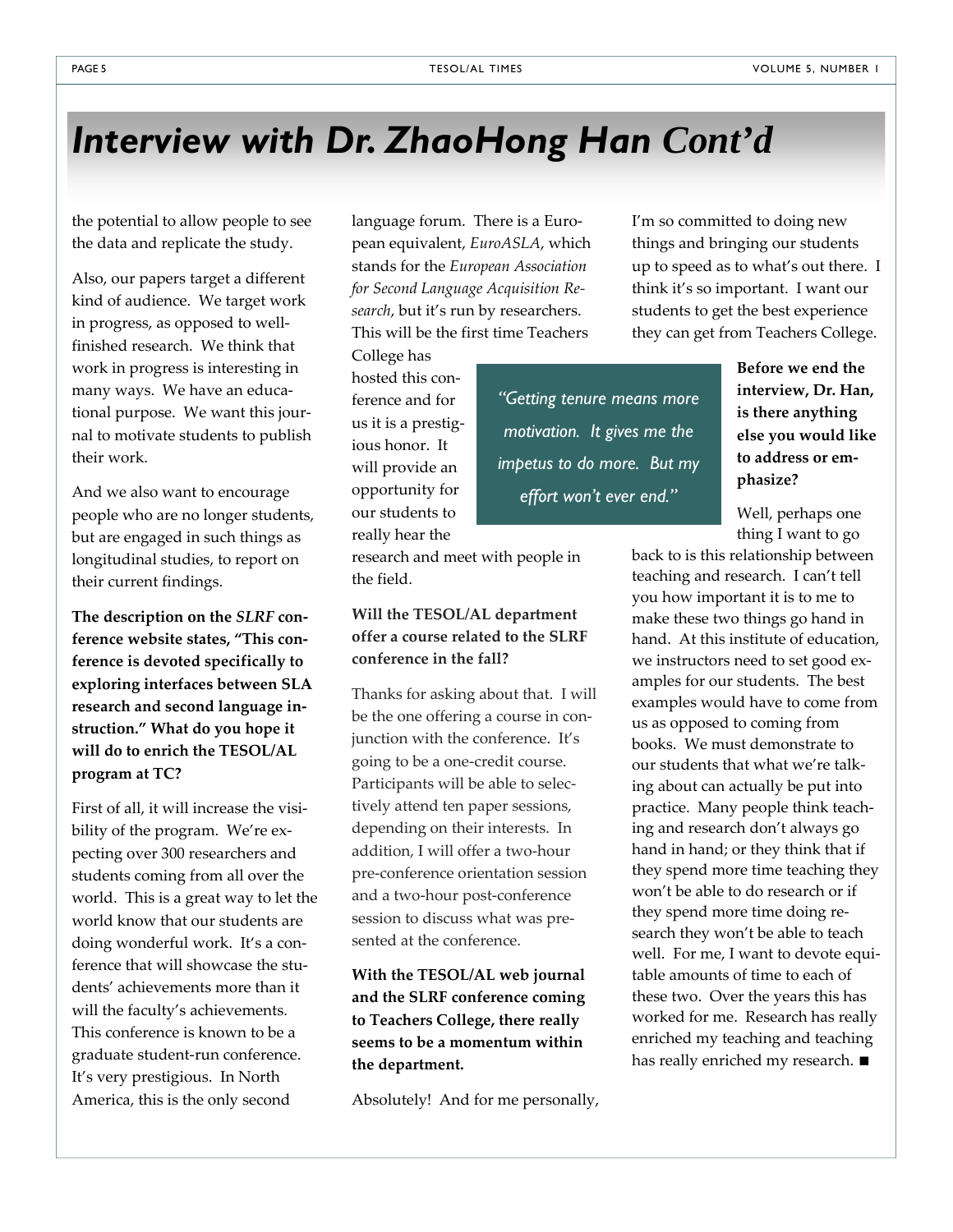# Tsunami Disaster and the Role of the Teacher*By Christopher Murphy*

On December 26th, 2004 the United States Geological Survey (USGS) detected an earthquake measuring nine on the Richter scale. The epicenter of this earthquake was located off Sumatra, Indonesia; 250 kms south-southeast of the city of Banda Aceh. Hundreds of thousands were killed in the waves that came crashing down this day, with the highest number of (confirmed) deaths recorded in that same region: more than 230,000.

According to Kofi Annan, the Secretary-General of the United Nations, it was an unprecedented, global catastrophe requiring an unprecedented, global response. The United Nations estimated 5 billion dollars would be needed to deal with the catastrophe. The international effort began immediately and a historic record of more than 4 billion dollars has been achieved.

Since graduating from the TESOL/ AL program at TC I had been struggling for some time with the question, "What is the role of the teacher?" I found inspiration in Paulo Freire's words in *Education for Critical Consciousness* (1968):

> …the role of man was not only to be in the world, but to engage in relations with the world—that through acts of creation and re-creation, man makes cultural reality and thereby adds to the natural world, which he did not make.

If I had the ability to act, did I have a responsibility to my students and to the global community to act? I approached the administration of my current workplace and suggested they initiate a campus-wide fund-raising campaign for the victims of the Tsunami. After several weeks of deliberation, the administration agreed, and the students began raising money by placing collection boxes in offices around the campus. The school was able to raise a considerable amount and we gained some recognition by a local

newspaper. After this experience, I spoke extensively to colleagues about going to a region like Bandah Aceh for volunteer work.

Unfortunately, I didn't know the first thing about NGOs or disaster relief work. The Indonesian consulate was of little help; I was told I would not be permitted to go to Bandah Aceh. NGOs working in the region said things such as, "You don't have the necessary skills." or "We have all the help we need." Even the administration of my school discouraged me from the endeavor. Armed with little more than the words of Paulo Freire, I left for Bandah Aceh.

Soon after arriving, I found that there was no shortage of work to do. I spent ten days visiting schools and refugee camps. I had an opportunity to meet a large group of international volunteers, UN relief work-

ers, and locals. I also had a chance to attend government meetings

*seemed to be clear: Do not forget the Tsunami tragedy."* 

*"In my discussions with relief workers and officials the message* 

addressing needs such as education, employment, and housing.

Seeing the Tsunami's devastation firsthand was overwhelming. I felt very small and very insignificant. I could now comprehend the numbers I saw printed in newspaper reports. Whole communities were washed away. Countless thousands were brought out to the sea.

More heartbreaking than understanding that thousands had been taken on December 26th was meeting the survivors that were left behind. Mothers, fathers, brothers, and sisters wept for family members lost in the flood. Hundreds of children were orphaned by the Tsunami. Counselors worked with many of the survivors. On the day I visited, children were coloring pictures of a young child in front of a grave and a field of flowers. Many of



the children had not been able to verbally express themselves. The children were asked to color the picture freely and write what they felt the picture meant on another sheet of paper. Counselors told me the first step in the healing process was for children to understand that there was loss; many of these children, three months after the Tsunami, were still not familiar with the concept of death.

I had a chance to speak to many people while I was in Bandah Aceh. In my discussions with relief workers and government officials the

> message seemed to be clear: *Do not forget the Tsunami tragedy*. They advised students to realize one does not have to send money or visit Southeast Asia to help. By simply increasing one's awareness of the events that shape

our world, one can help immensely.

Since returning from Bandah Aceh, I have had many interesting conversations with colleagues about this experience. I have received both positive and negative feedback. It is my sincere hope that my pictures and presentation brought this event closer to my students. I believe EFL/ESL professionals are making a difference, playing a critical role in fostering cultural understanding in the rapidly changing, global society that we live in today. ■

#### *Photo: Orphans at a refugee camp in Bandah Aceh, Indonesia*

*For information about organizations that might benefit greatly from the expertise of students and faculty, contact Christopher Murphy at japanmurphy@gmail.com*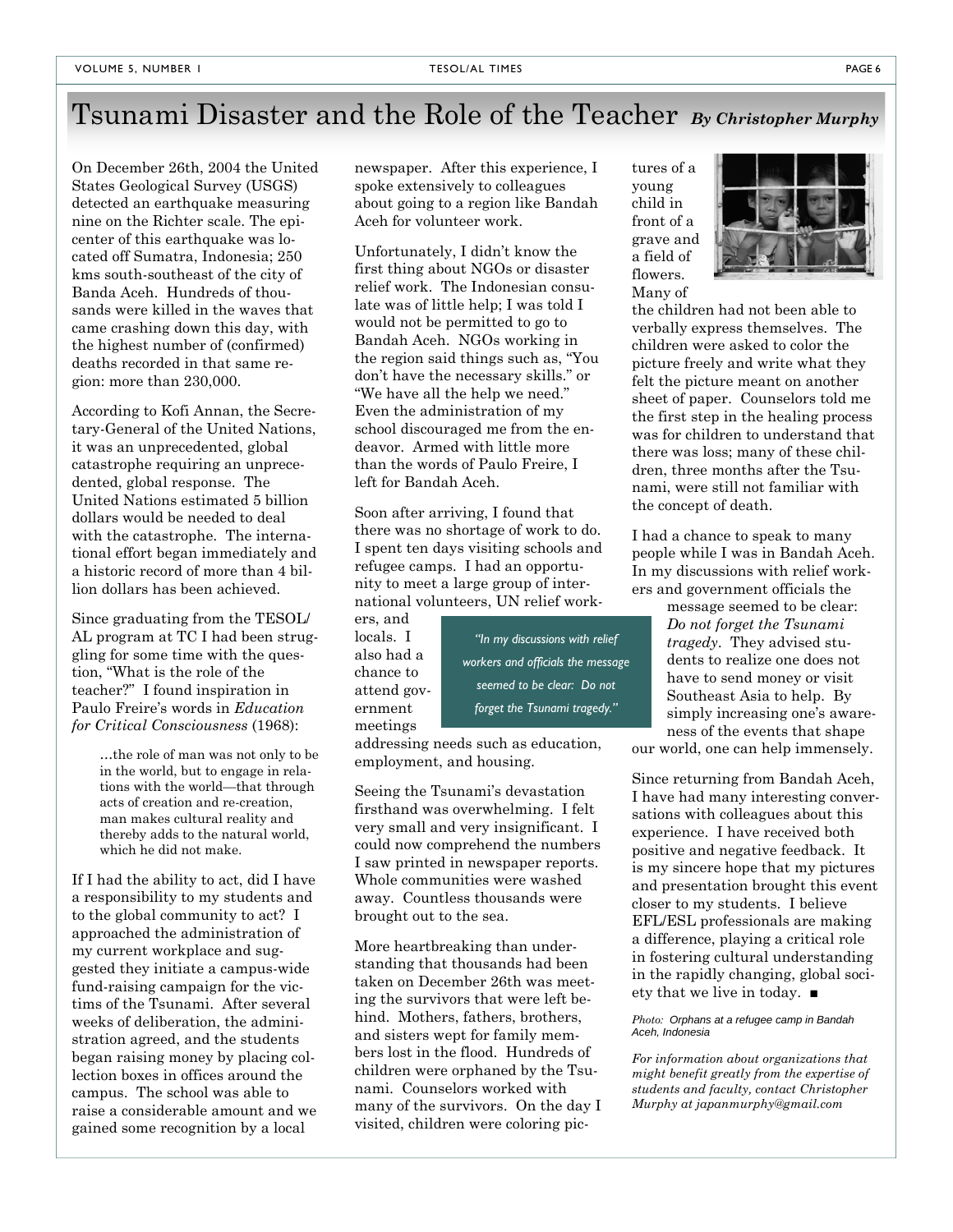# **The Class of 2005**

#### TESOL/AL graduates attending the end-of-the-year party were asked about future plans and favorite Teachers College memories

|                            | Plans                                                                                                                          | <b>Memories</b>                                                                                                                                                                                               |
|----------------------------|--------------------------------------------------------------------------------------------------------------------------------|---------------------------------------------------------------------------------------------------------------------------------------------------------------------------------------------------------------|
| <b>Steve Bassi</b>         | Teach, live, learn! Could I be more vague?                                                                                     | Class with Professor Hawkins! So much to take in, so much<br>to enjoy. She's the best! I have to mention everyone from<br>the K-12 track. So many cool minds!                                                 |
| Channing Burt              | Live and work in New York (teaching ESL)                                                                                       | Ask me in a week when I've had the chance to<br>catch my breath.                                                                                                                                              |
| Anna Chang                 | Teaching elementary ESL in Glen Rock, NJ<br>at Hamilton Elementary School.                                                     | MA in TESOL '05                                                                                                                                                                                               |
| Yung-hsiang<br>Shawn Chang | Enjoy my doctoral studies and life in Austin                                                                                   | Grueling yet fulfilling. A lot of thanks to the CEP and all the<br>great friends.                                                                                                                             |
| Kimee<br>Davidson          | To continue teaching pregnant teens in the<br>South Bronx                                                                      | Taking my Grammar final at Grant's tomb during<br>the blackout of summer 2003                                                                                                                                 |
| Jeff Fontenot              | Teach English at Brooklyn International<br>High School for the remainder of my Peace<br>Corps Fellows stint.                   | The most vivid memory at TC has to be when Professor<br>Hawkins passed out flashlights, turned off the lights, and<br>explained the phases of the moon to a room full of teachers<br>in the middle of winter. |
| Chung-Kai Huang            | Go back to Taiwan                                                                                                              | CEP teaching                                                                                                                                                                                                  |
| Lily Hung                  | I'm going home to AK for a year, then hope-<br>fully come back to TC as a PhD student!                                         | Thursday nights of grammar classes and dinner<br>and drinks immediately afterwards :)                                                                                                                         |
| Heejung Jeon               | To integrate my eye-opening experiences in<br>TC(& NYC) into my classroom in Seoul.                                            | Had so much fun with my CEP students, especially<br>when one student offered a Salsa lesson^^                                                                                                                 |
| Caren Lee                  | This summer: teaching at Manhattan Inter-<br>national High School. In the fall: teaching at<br>Mamaroneck H.S. in Westchester. | Traveling to Brooklyn by subway for the first time<br>to do a miscue analysis on one of Jeff's elementary<br>ESL students - it was an adventure!                                                              |
| Jesseca Long               | Teaching HS for recently arrived immigrants                                                                                    | Reeb and Classroom Practices                                                                                                                                                                                  |
| Regina Poleza              | Teach ESL and Linguistics-related courses at colleges<br>and universities in the US and Brazil                                 | Took great classes, made amazing friends, and improved a<br>lot as a student, teacher, and person.                                                                                                            |
| Lisa<br>Piorczynski        | Work, travel, read, celebrate, love, redis-<br>cover, return home                                                              | Gabi's practicum final at Ji-Hee's apartment.<br>Great food, great people.                                                                                                                                    |
| Mimi Platzer               | Ski, hike and (hopefully) be gainfully em-<br>ployed as a teacher in Austria                                                   | I guess it started with grammar trees and ended<br>with a 60-page assessment paper and lots of good<br>times in between                                                                                       |
| Jeff Prickett              | Working with Peace Corps in Chad, I believe.                                                                                   | Grammar trees                                                                                                                                                                                                 |
| Kevin Spinale              | Drink and have a nice time. What are your plans?                                                                               | Let me think.                                                                                                                                                                                                 |
| Tim Ross                   | I dunno.                                                                                                                       | Prickett brought the wine. It was the best class<br>ever. You know I don't lie.                                                                                                                               |
| Chris Stillwell            | Teach abroad, get something published?                                                                                         | Great professors and classmates who helped me<br>really appreciate the value of what we do.                                                                                                                   |

#### **TC TESOL / AL TIMES is produced by the TC TESOL / AL Programs**

Editor: Christopher Stillwell

Faculty Advisor: Dr. Howard Williams

Contributors: Mark Bechara, Monika Ekiert, Jeff Fontenot, Yeu-Ting Tony Liu, Joseph Martz,

Dionna Mullin, Christopher Murphy, and Deirdre Reznik